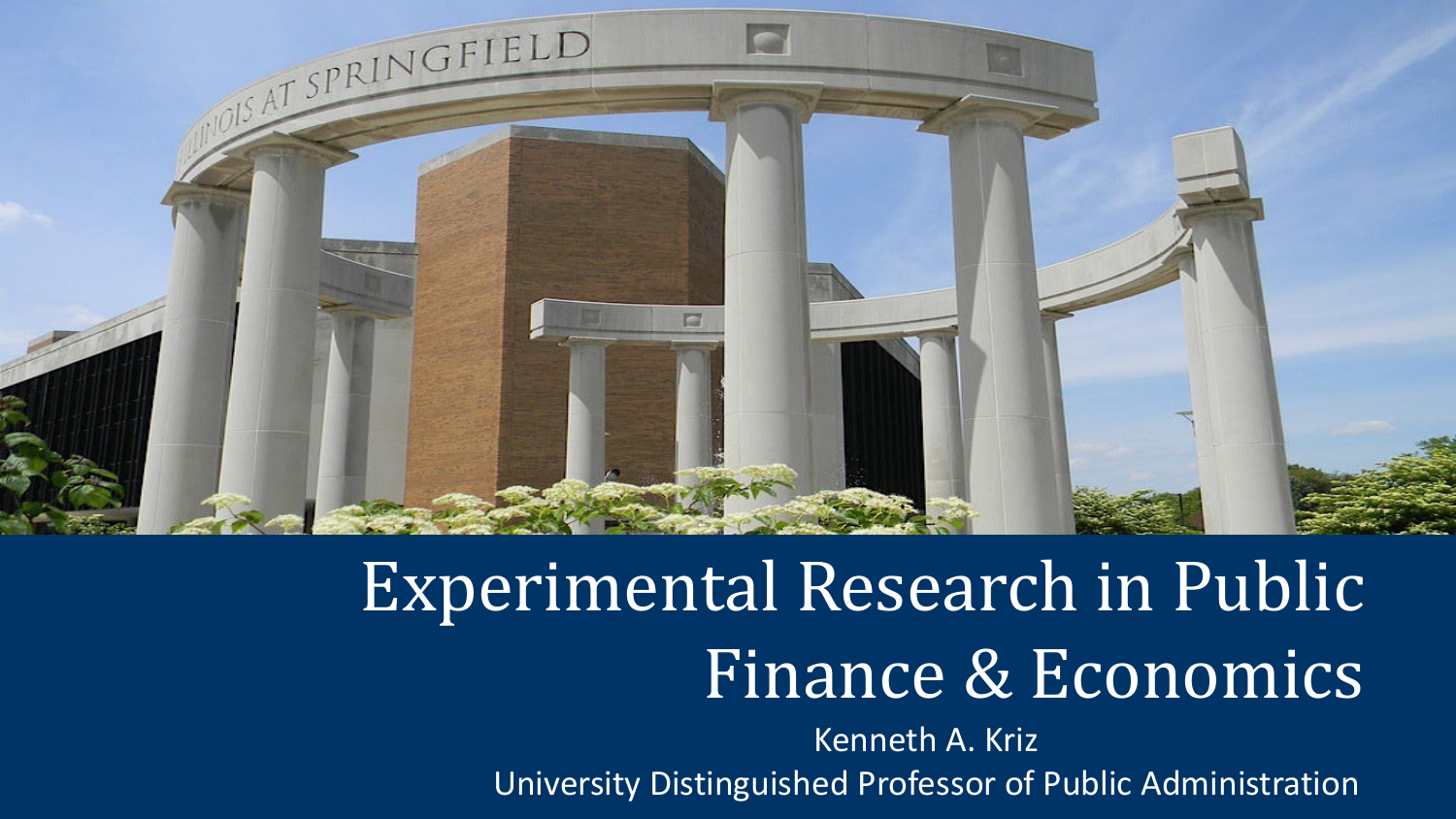

### **Outline**

- **Elements of an experiment**
- **Topics** 
	- Public Goods
	- Taxes
	- Spending/Willingness to Pay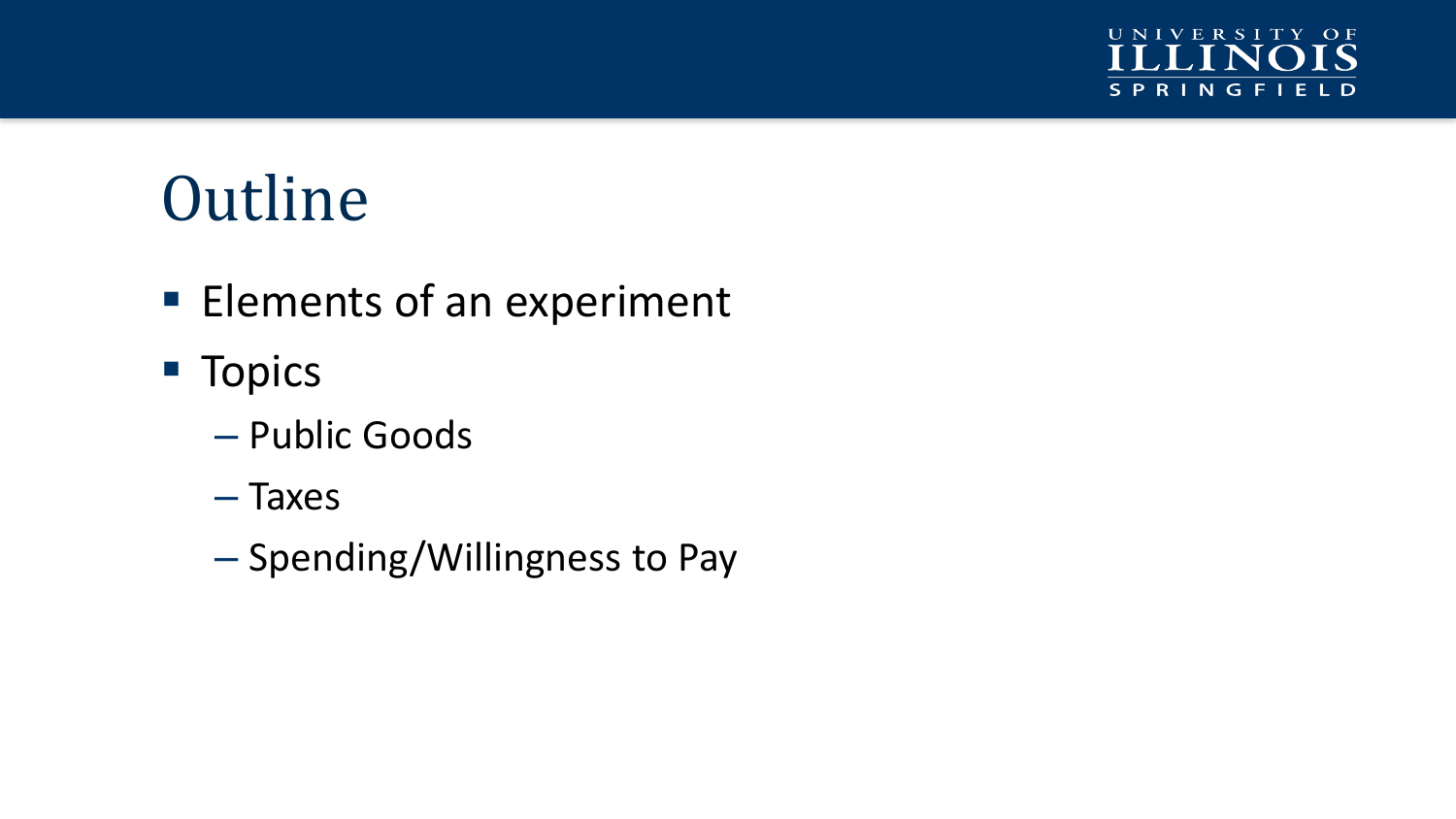### Elements of an Experiment

- $\blacksquare$  Individual focus
- **Discrete decision or action**
- Random assignment to control and treatment group
- Controlled manipulation of context, information, or other element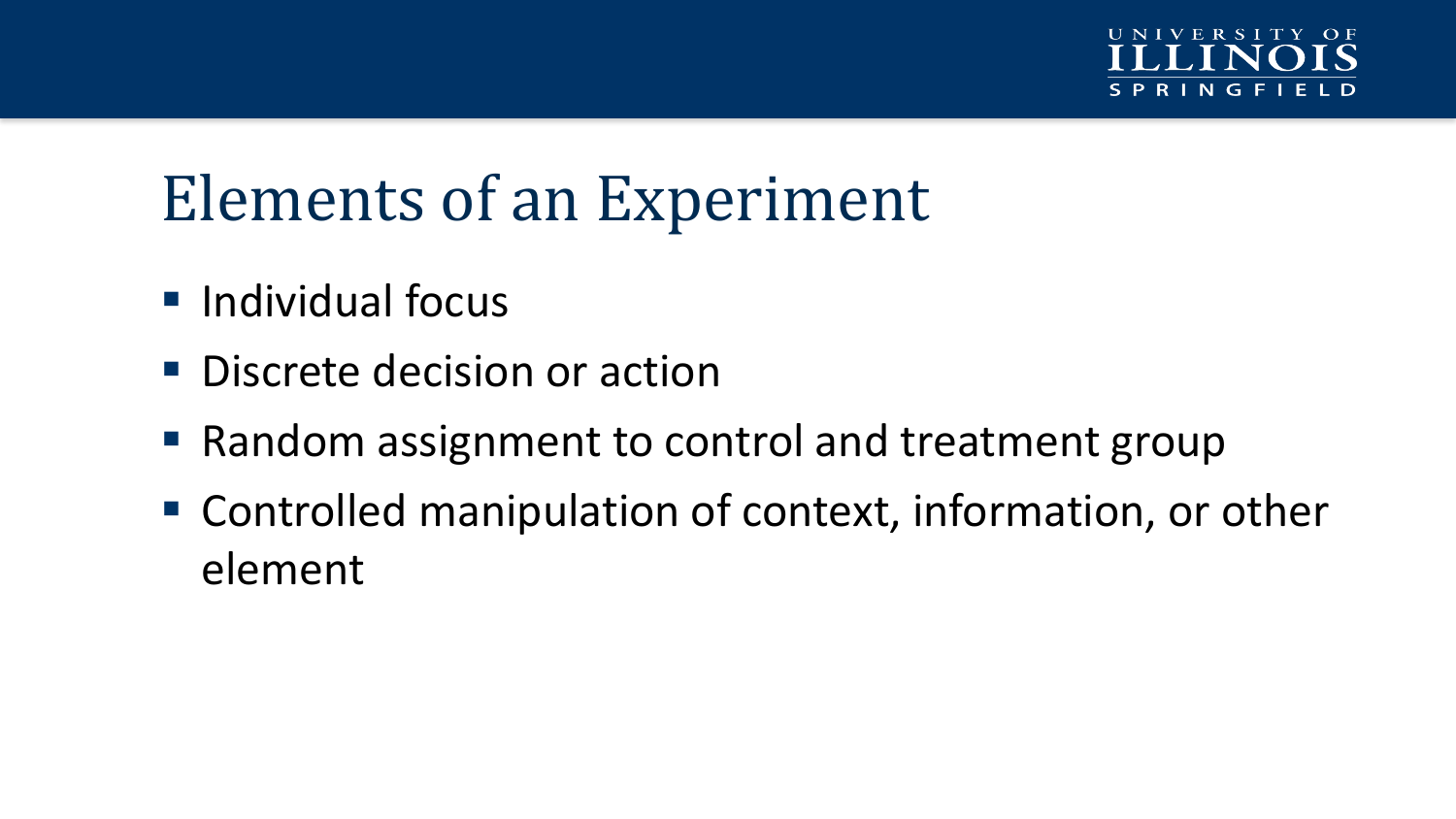### Public Goods

- Marwell & Ames (1979): 256 high school students from Madison, WI. Split randomly into large groups or small groups. Each individual made a decision to invest tokens in either an "individual" account or a "group" account. Individual accounts got a set rate of return. Group accounts split the amount contributed if above some threshold, otherwise got 0. Random selection of individuals within groups to get disproportionate return. Little support for "free riding"; high level of public good provision. Support for Olson's hypothesis that public goods are provided when the interest of one group member exceeds the cost.
- Fischbacher, Gachter & Fehr (2001): 44 undergraduate students in Zurich, Switzerland separated in groups of 4. Similar setup as Marwell & Ames, but addition of "contribution table" where participants set their proposed contribution based on the average contribution of others. Random selection of whether the unconditional or conditional contribution would hold and which group member's contribution table would be the payoff. Half of subjects demonstrated "conditional cooperation" while 30 percent were strictly free-riding and 14 percent had "hump- shaped" conditional contributions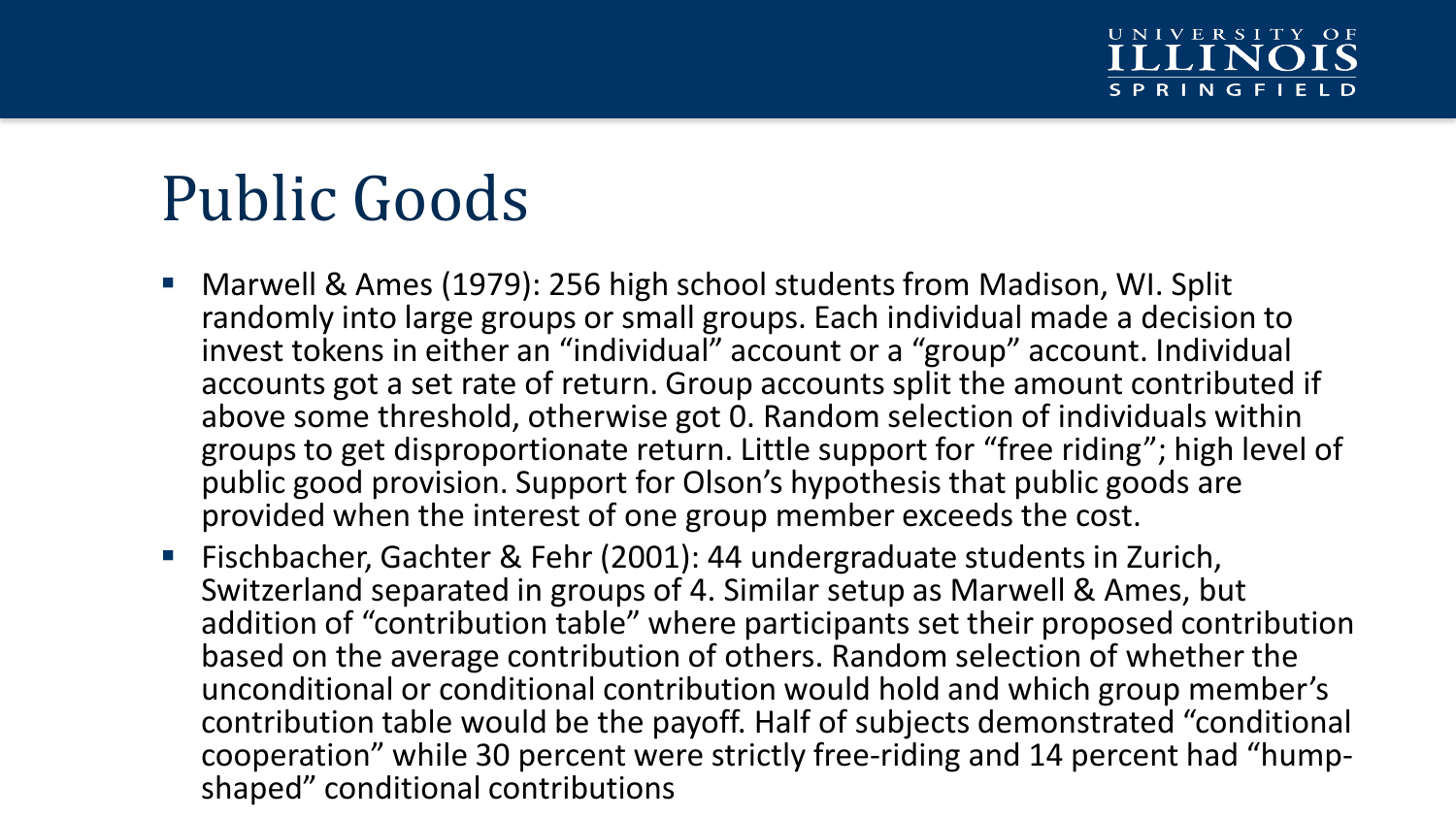### Public Goods

- **Punishment** 
	- Fehr & Gachter (2002): 240 undergraduate students in Zurich. Random selection into groups of 4 members. Similar contribution scheme as above. However, addition of opportunity to punish others after revelation of contribution. Repeated game 6 times but with new groups. Strong levels of altruistic punishment noted, related to past levels of contribution. Cooperation increased with punishment and potential punishment.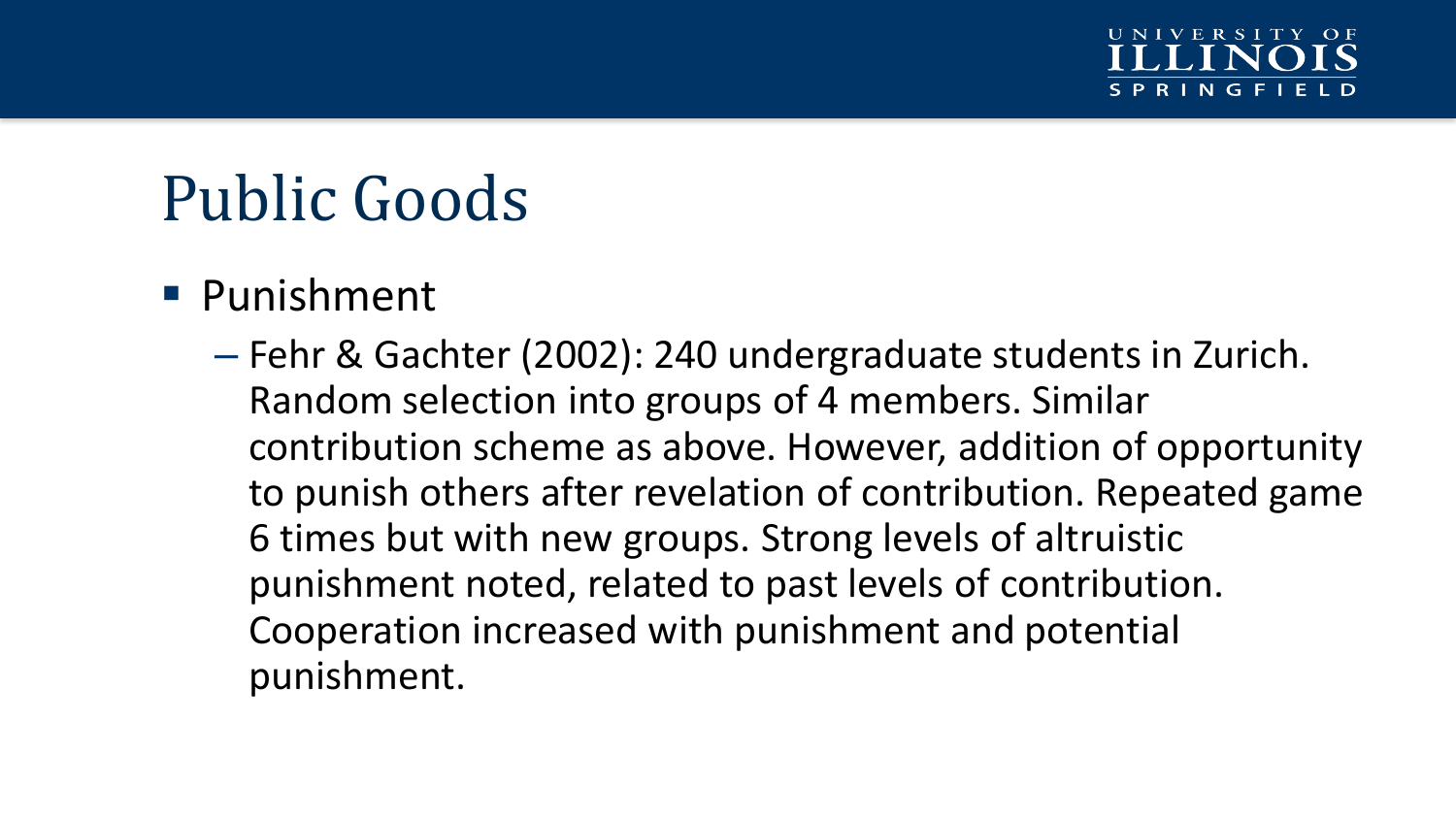#### UNIVERSITY OF IN  $\blacksquare$ **SPRINGFIELD**

### Public Goods

#### ■ Punishment

– Herrmann, Thoni & Gachter (2008): Examine altruistic punishment (of individual behavior) and antisocial punishment (of group behavior) across cultures using similar setup as Fehr & Gachter.

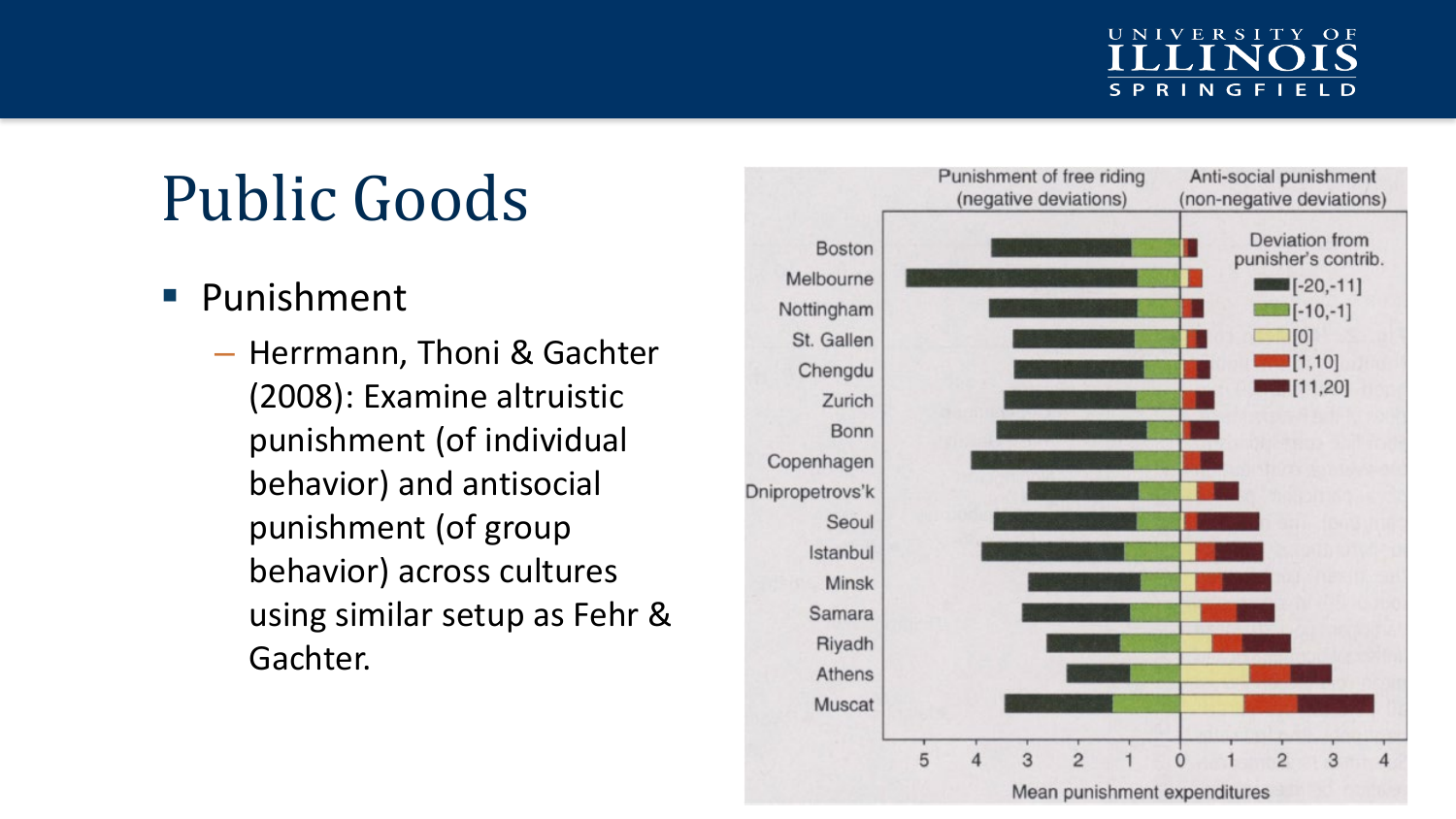### Taxes

#### Tax Salience

- Chetty, Looney & Kroft (2009): Field experiment posting tax-inclusive prices for some personal care products in a supermarket. Statistical comparison with similar goods in the same aisles and at other stores showed reduced sales for the "tagged" products.
- Simonsen & Robbins (2000): Random sample of registered voters in Eugene, OR. Random assignment of two survey forms asking about support for public services, one with tax information and one without. Tax information greatly reduced support.
- Hayashi, Nakamura & Gamage (2013): Sample of 600 UCBerkeley students, staff, alumni. Random assignment to receive wage offers for work effort task varying according to tax type (flat, progressive, etc. – Experiment 1), tax presentation (wage & tax versus net wage only) and net wage (Experiment 2). Tax presentation has large effect. Also some evidence of complexity aversion.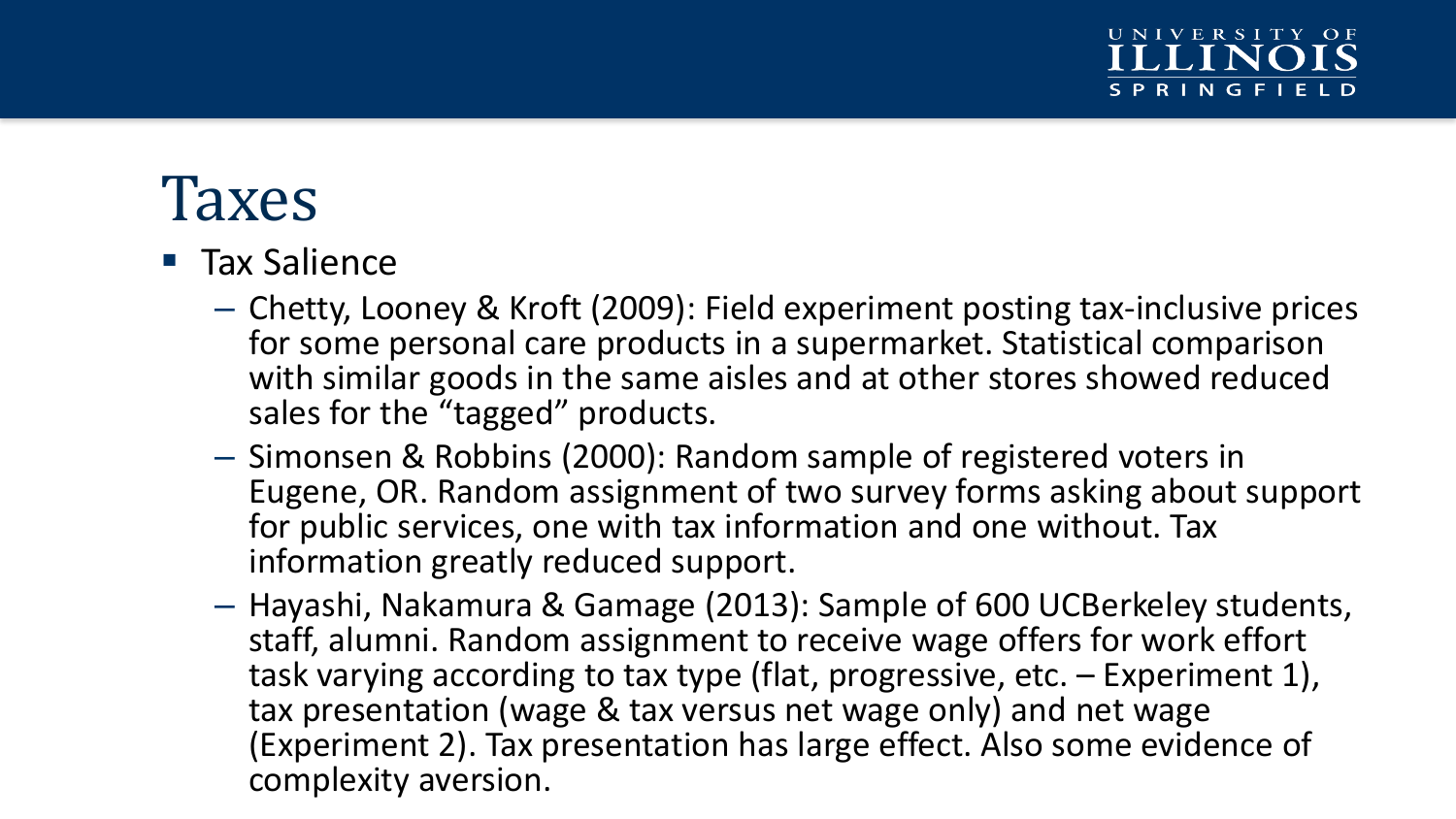### Taxes

#### **Tax Compliance**

- Alm, Jackson & McKee (1993): Undergraduate students. Students receive initial endowment, a random income and audit determination, facing known tax rates, fines and audit probabilities (and in one round a public good). Compliance increases with income, audit probabilities, and knowledge of the public good and decreases with tax rate.
- Alm, McClelland & Schulze (1999): Similar setup as above, but adding rounds where subjects vote on tax rates, fines and audit probabilities and subjects now share in the pool of taxes paid. Compliance decreases when a stricter audit probability is rejected and increases when it passes.
- Kastlunger et.al. (2011): Similar setup as above, but adding rewards for being audited and found in compliance. Rewards not found to have significant effect on tax revenue but did decrease the amount of "all-or- nothing" behavior.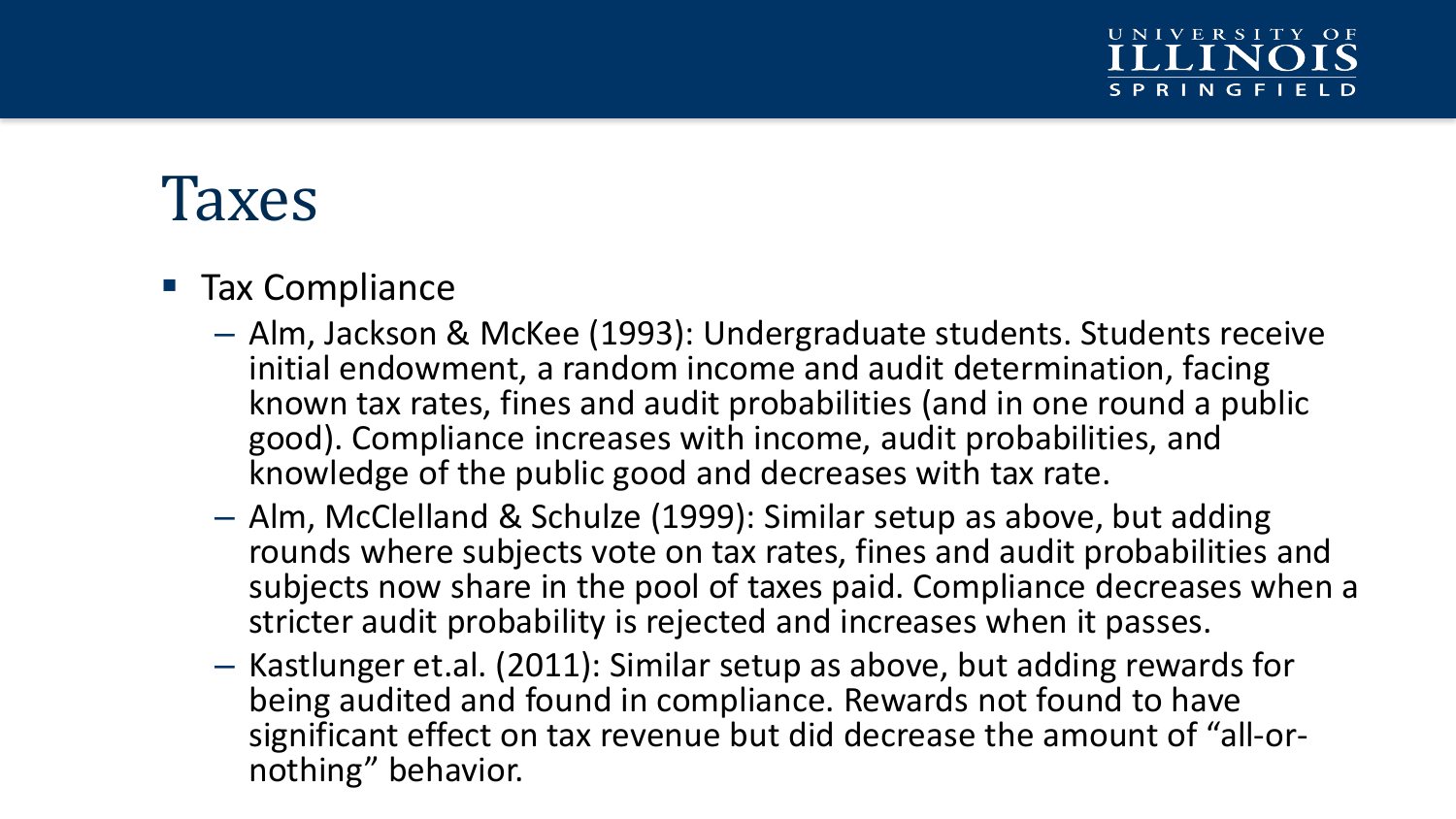- **Early work** 
	- Banford, Knetsch & Mauser (1978): Sample of 80 residents of White Rock, BC. Questions on willingness to pay for public services and willingness to accept (demanded compensation) for a pier and postal service. WTA significantly higher in both cases.
	- Arrington & Jordan (1982): Sample of 300 registered voters in North Carolina. Two forms of question: per capita cost and general support for public service. Much lower support for paying the per capita cost. Low correlation between the ordering of preference. Cost has a small but significant effect on support.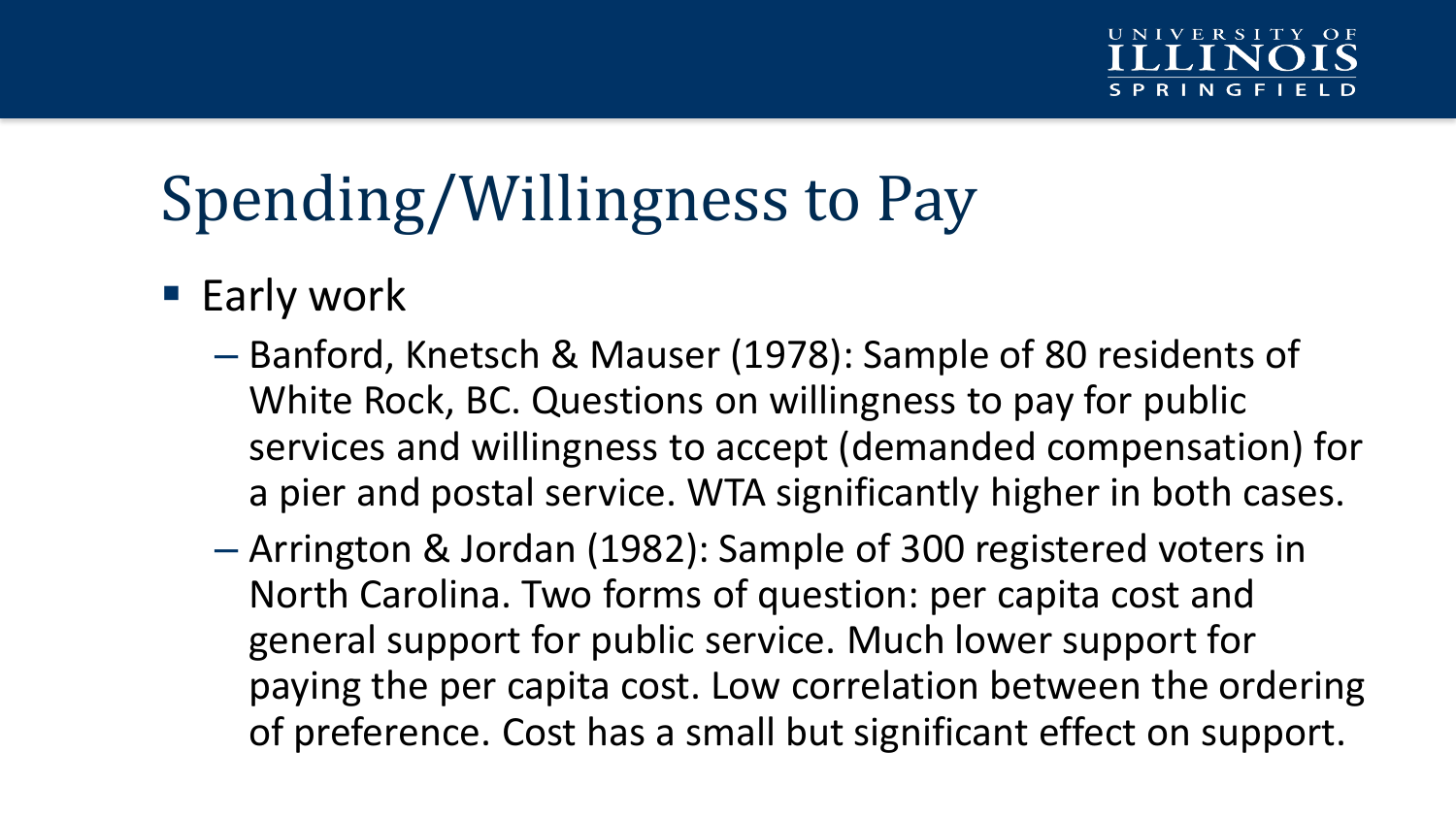### **Endowment Effect**

– Kahneman, Knetsch & Thaler (1990): Eight experiments carried out at Cornell University, Simon Fraser University, and the University of British Columbia. Various elicitation of WTP/WTA (e.g., stating reservation prices for tokens, coffee mugs, pens, binoculars). Calculation of market clearing price. Trades decided randomly. Found much fewer trades than expected. WTA greatly exceeds WTP. Further experiments rule out many threats to results.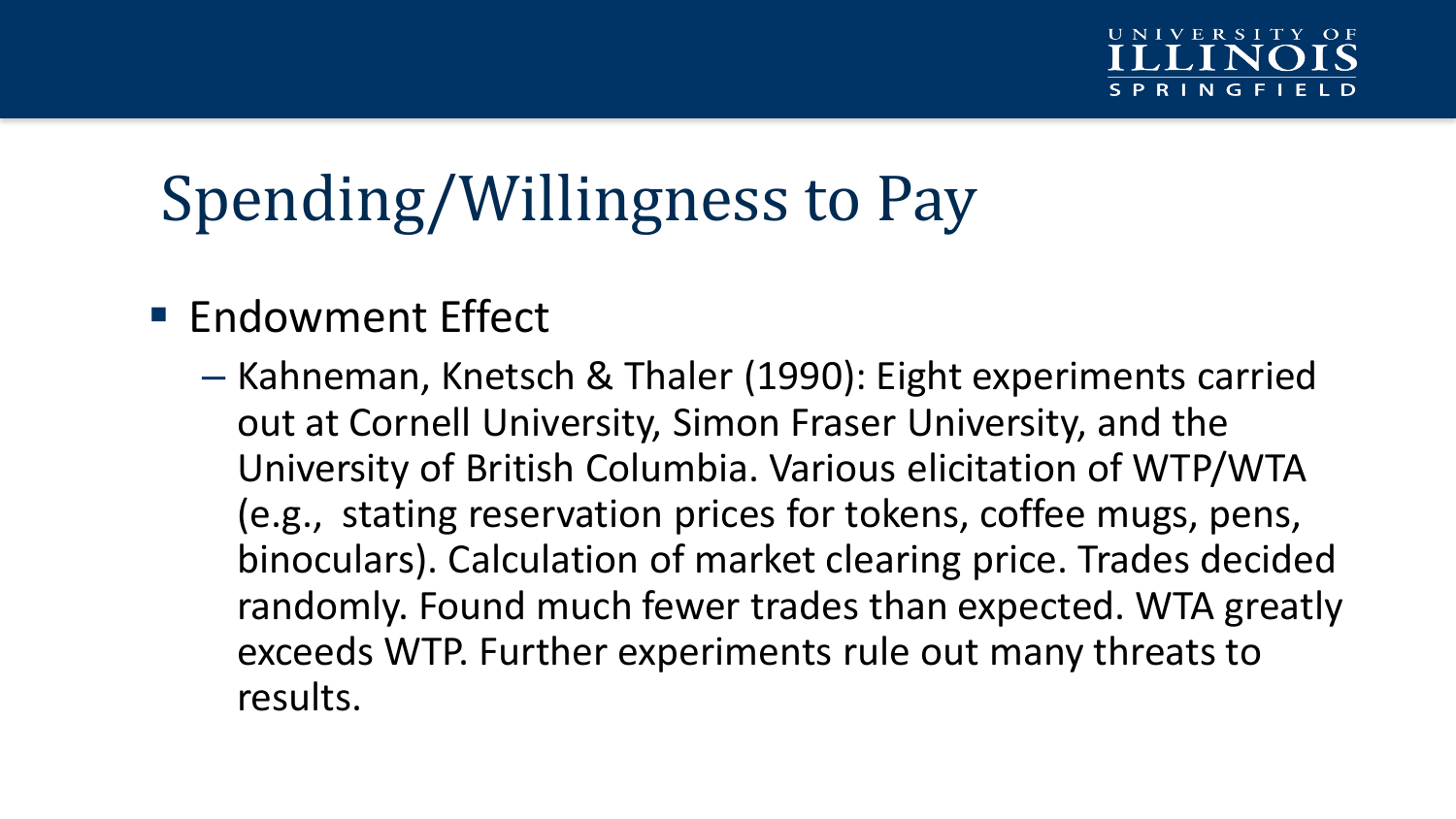- **Anchoring/Adjustment** 
	- Green et.al. (1998): 370 visitors to a museum in Sacramento, CA. Answered 5 questions, 2 WTP for public goods (both a Yes/No support and a maximum WTP) and 3 objective questions. Calibration group set anchoring values at various percentiles. Found strong anchoring effects (mean/median WTP increases with anchoring, as does approval).
	- Kriz (2018, under review): Perception of cost of referendum. Sample of students and national sample. Random assignment to groups receiving referenda question in one of three formats: Total cost, per capita cost, monthly cost. Strong evidence of anchoring in total cost format, mixed evidence of anchoring in per capita cost.